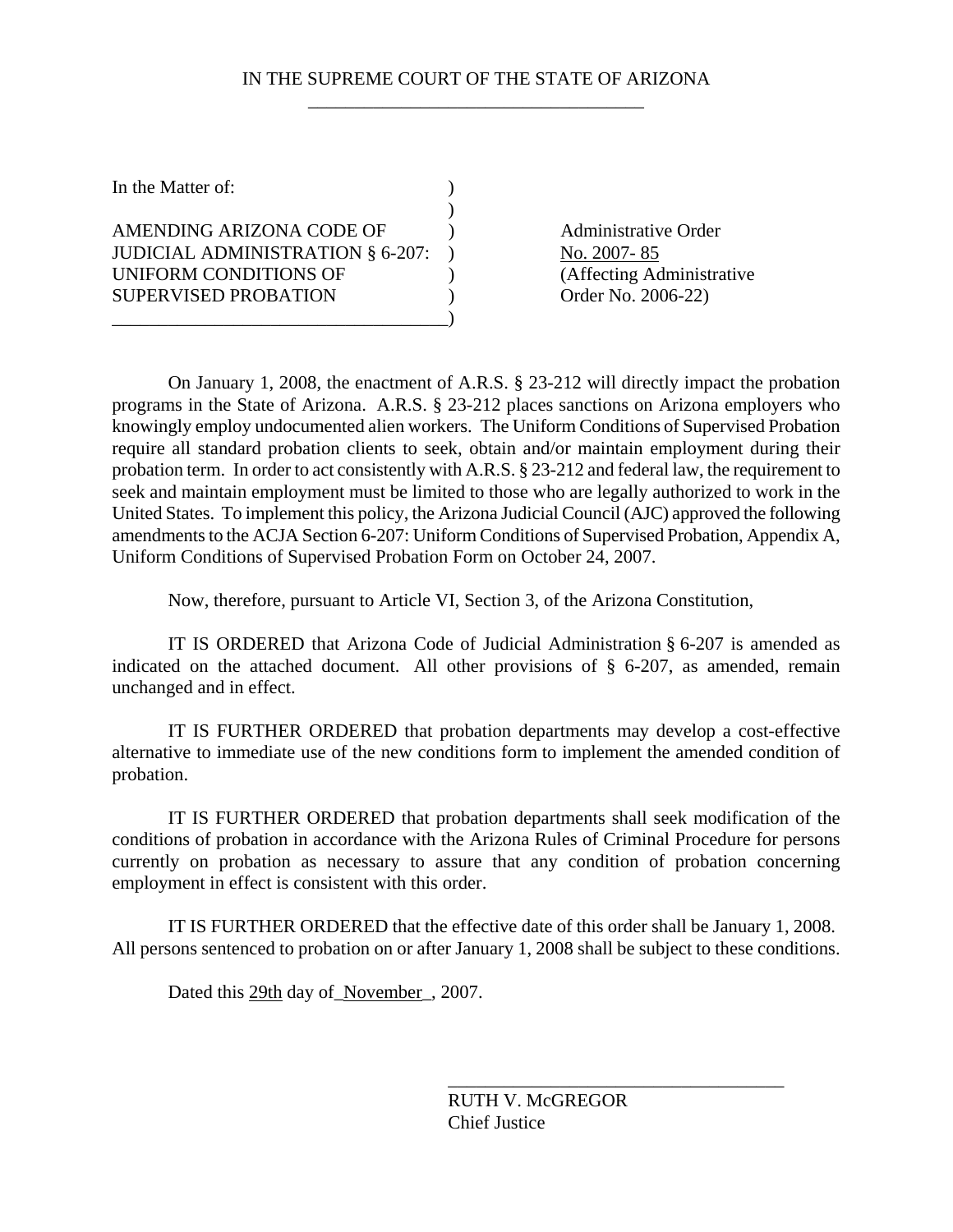# **ARIZONA CODE OF JUDICIAL ADMINISTRATION Part 6: Probation Chapter 2: Adult Services Section 6-207: Uniform Conditions of Supervised Probation**

*[Added text is shown underlined, deleted text by strikethrough.]* 

## A. through D. [No change.]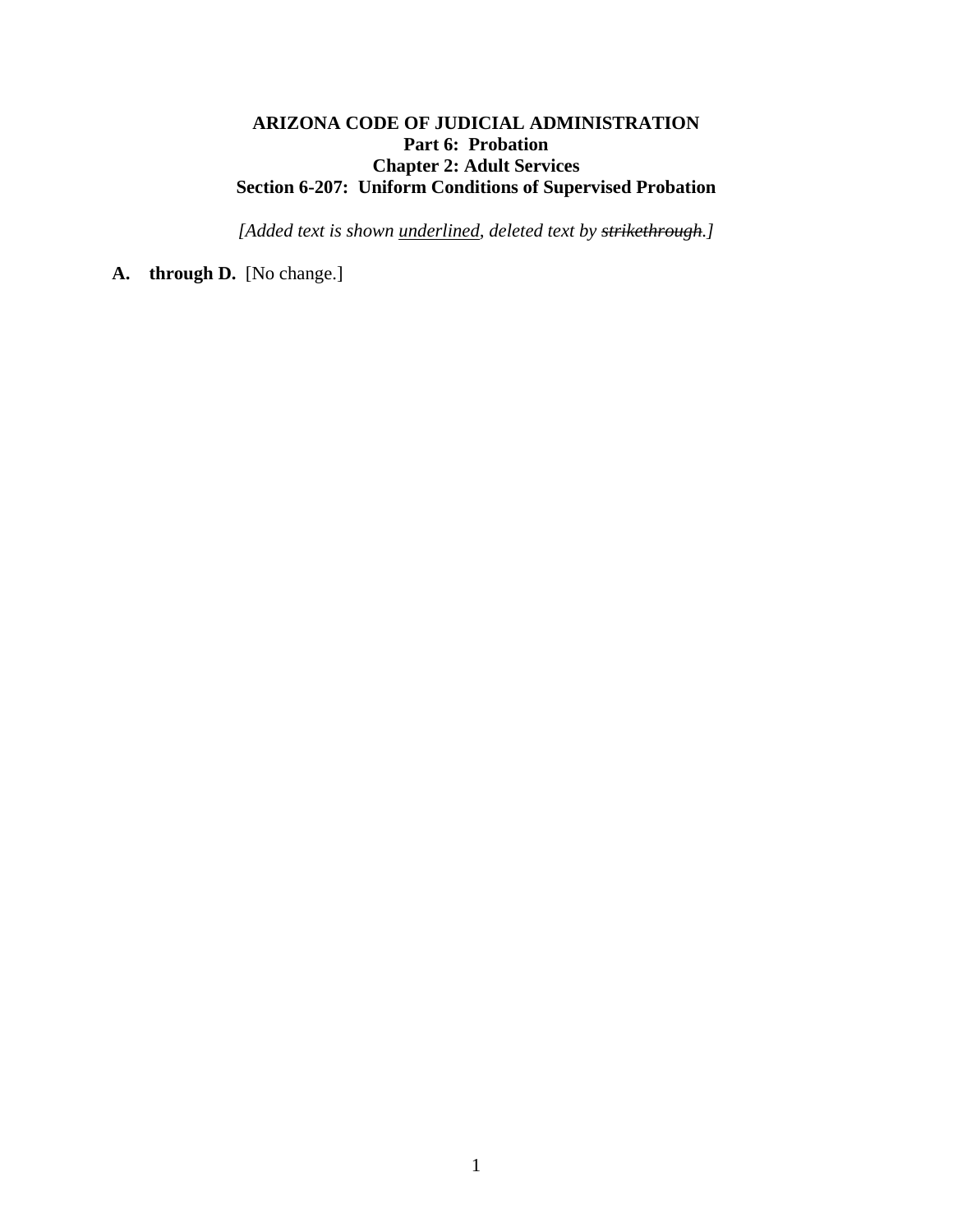#### **Section 6-207: Uniform Conditions of Supervised Probation Appendix A Uniform Conditions of Supervised Probation Form**

# **IN THE SUPERIOR COURT OF THE STATE OF ARIZONA UNIFORM CONDITIONS OF SUPERVISED PROBATION**

| <b>STATE OF ARIZONA</b> | COUNTY/DIVISION:                                                                    |
|-------------------------|-------------------------------------------------------------------------------------|
| VS.                     | CR:                                                                                 |
|                         | §13-901.01 Offense: $\Box$ 1 <sup>st</sup> $\Box$ 2 <sup>nd</sup> $\Box$ Ineligible |
| PID#:                   |                                                                                     |
| OFFENSE(S):             |                                                                                     |
|                         |                                                                                     |

*It is ordered suspending imposition of sentence and, under the supervision of the Adult Probation Department (APD),* 

| <b>PLACING</b> the defendant on probation for a period of $\Box$ year(s) $\Box$ month(s) $\Box$ lifetime                   |
|----------------------------------------------------------------------------------------------------------------------------|
| to begin $\sqrt{ }$<br><b>or</b><br>upon absolute discharge from prison for a separate offense or                          |
| upon release from prison for felony $DUI$ ( $\qquad$ months; $\qquad$ days credit)                                         |
| <b>CONTINUING</b> the defendant on probation<br>for a modified term<br>with a revised expiration date of Table 7 (Table 7) |
| <b>THE DEFENDANT SHALL: (Conditions Checked Also Apply)</b><br>Obey all laws.                                              |

- 2. Not knowingly associate with any person engaged in criminal activity or who has a criminal record without the prior written approval of the APD.
- 3. Report to the APD within 72 (or ) hours of sentencing, absolute discharge from prison, release from incarceration or residential treatment, and continue to report as directed.
- 4. Reside at an address approved by the APD, provide safe access, and obtain prior approval before changing residence.
- 5. Submit to search and seizure of your person or property by the APD without a search warrant.
- 6. Not possess or control any firearms, ammunition, or prohibited weapons as defined in A.R.S. § 13-3101.
- 7. Not possess or use illegal drugs, toxic vapors, or controlled substances, or use or possess any prescription drugs without a valid prescription.
- 8. Report any law enforcement contact to the APD within 72 (or \_\_\_\_) hours.
- 9. Submit to drug and alcohol testing as directed by the APD and/or court.
- 10. Participate and cooperate in any program of counseling or assistance as directed by the APD and/or court.
- 11. Seek, obtain and maintain employment, if legally permitted to do so, and/or attend school as directed by the APD and advise of any change.
- 12. Not leave the state ( $\Box$  county) without prior permission of the APD.
- 13. Sign and submit any release, authorization, or consent required for the APD/court to exchange protected healthcare information related to the conditions of probation.
- 14. Provide a sample for DNA testing if required by law.
- 15. Comply with any written directive of the APD to enforce compliance with the conditions of probation.
- 16. Abide by the Judgment and Orders of Restitution, Fines and Fees in this case.